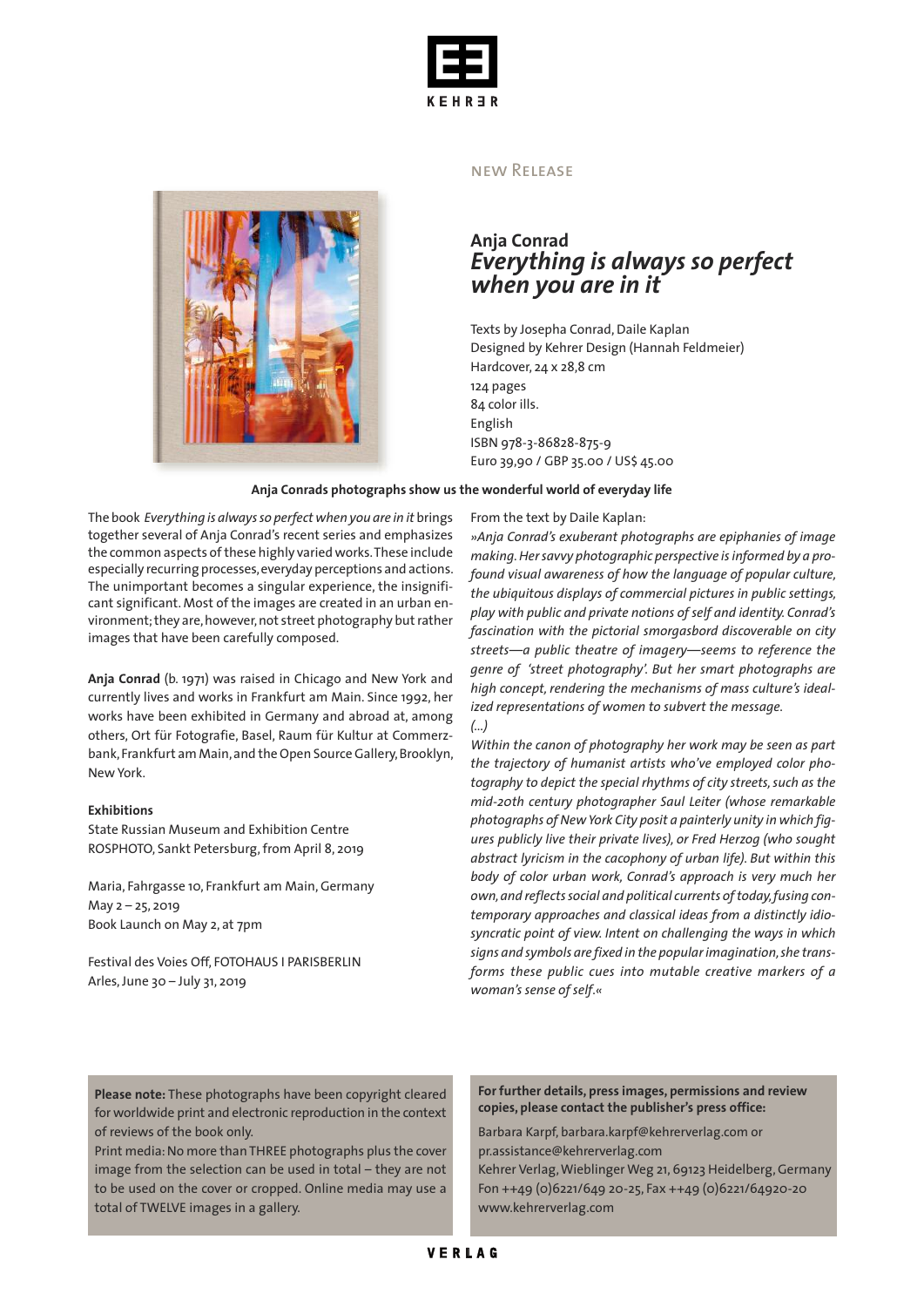

# **Press images**



1 *Car #1708*8, Memphis, 2012 © Anja Conrad 2 *Palm Trees #15428*, Tenerife, 2012 © Anja Conrad



3 *Wallpaper #17311, Memphis, 20* © Anja Conrad 4 *Parasol #23283*, Tenerife, 2013 © Anja Conrad









5 *Lips #4054*, New York, 2010 © Anja Conrad 6 *Hedge #0445*, Oberursel, 20156 © Anja Conrad

## VERLAG